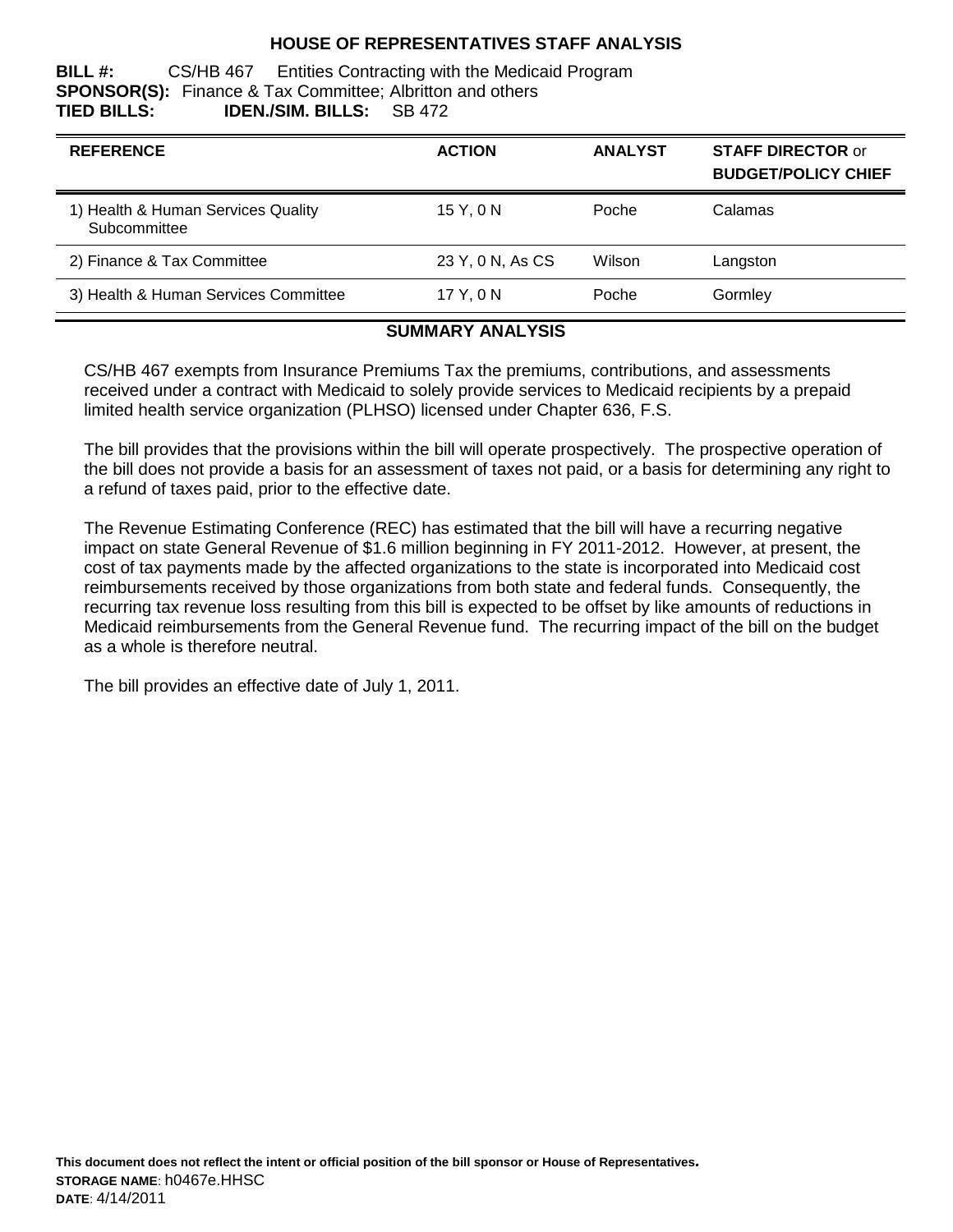#### **FULL ANALYSIS**

### **I. SUBSTANTIVE ANALYSIS**

### A. EFFECT OF PROPOSED CHANGES:

#### **Current Situation**

Chapter 636, F.S., regulates the operation and administration of prepaid limited health service organizations<sup>12</sup> (PLHSO) and discount medical plan organizations in the state of Florida. PLHSOs solely providing services to Medicaid recipients under a contract with Medicaid are exempt from several provisions of Chapter 636, F.S., including those related to rates and charges<sup>3</sup>; changes in rates and benefits, material modifications, and the addition of limited health services<sup>4</sup>; restrictions upon expulsion or refusal to issue or renew a contract<sup>5</sup>; notice of cancellation of contract<sup>6</sup>; and extension of benefits.<sup>7</sup>

Since 1994, Florida law has imposed a tax on the insurance premiums, contributions, and assessments received by a PLHSO. $8$  The premium tax is to be paid annually and is calculated at a rate of 1.75 percent of the gross amount of premiums, contributions, and assessments collected on health insurance policies issued by PLHSOs.<sup>9</sup>

There are five PLHSOs which provide mental health services to Medicaid recipients through a contract with AHCA that are subject to this tax<sup>10</sup>. One organization, Lakeview Center, Inc. (Lakeview), filed a legal challenge in 2007 to the imposition of the tax by the Department of Revenue(DOR).<sup>11</sup> According to the court's order, Lakeview had been paying the premium tax under s. 624.509, F.S., since 2003. Subsequently, Lakeview determined that the tax was paid in error and sought a refund from DOR. The request for refund was denied and Lakeview timely filed a Complaint with the Circuit Court for the Second Circuit in Tallahassee. The court found that Lakeview contracted with the Agency for Health Care Administration (AHCA) to provide mental health and other services to Medicaid recipients. Lakeview was paid a fixed sum by AHCA to provide the stated services. Lakeview argued that the fixed sum paid by AHCA under the contract did not constitute a premium to trigger the imposition of the premium tax under s. 624.509, F.S. The court disagreed, finding that a rule established by the Office of Insurance Regulation (OIR), which regulated Lakeview as an insurer in the state of Florida, defined "premium"<sup>12</sup> and concluded that the fixed rate paid to Lakeview by AHCA met the definition and was taxable.

 $\overline{a}$ 

**STORAGE NAME**: h0467e.HHSC **PAGE: 2 DATE**: 4/14/2011 <sup>11</sup> See Lakeview Center, Inc. v. State of Florida, Dept. of Revenue, No. 2007-CA-1255 (Fla. 2<sup>nd</sup> Cir. Co. Jan 23, 2008), *per curiam affirmed*, Lakeview Center, Inc. v. State of Florida, Dept. of Revenue, 8 So.3d 1136 (Fla. 1<sup>st</sup> DCA 2009)(unpublished disposition). Rule 69O-203.013(6), F.A.C. (2007), defined "premium" as "[t]he contracted sum paid by or on behalf of a subscriber or group of subscribers on a prepaid per capita or a prepaid aggregate basis for limited health services rendered by or through the PLHSO."

 $<sup>1</sup>$  Part I, Ch. 636, F.S.</sup>

 $2^2$  S. 636.003(7), F.S., defines a "prepaid limited health service organization" as "any person, corporation, partnership, or any other entity which, in return for a prepayment, undertakes to provide or arrange for, or provide access to, the provision of a limited health service to enrollees through an exclusive panel of providers; s. 636.003(5), F.S., defines a "limited health service" as ambulance services, dental care services, vision care services, mental health services, substance abuse services, chiropractic services, podiatric care services, and pharmaceutical services.

 $3$  S. 636.017, F.S.

 $4$  S. 636.018, F.S.

<sup>&</sup>lt;sup>5</sup> S. 636.022, F.S.

 $6$  S. 636.028, F.S.

 $7$  S. 636.034, F.S.

 $8$  S. 636.066(1), F.S.

 $9^9$  S. 624.509(1)(a), F.S.

 $^{10}$  Agency for Health Care Administration, 2011 Bill Analysis and Economic Impact Statement for SB 472/HB 467; the five vendors are: Lakeview Center, Inc. (d/b/a Access Behavioral Health), Magellan Behavioral Health of Florida, Inc., North Florida Behavioral Health Partners, Inc., Florida Health Partners, Inc., and The Community Based Care Partnership, LLC.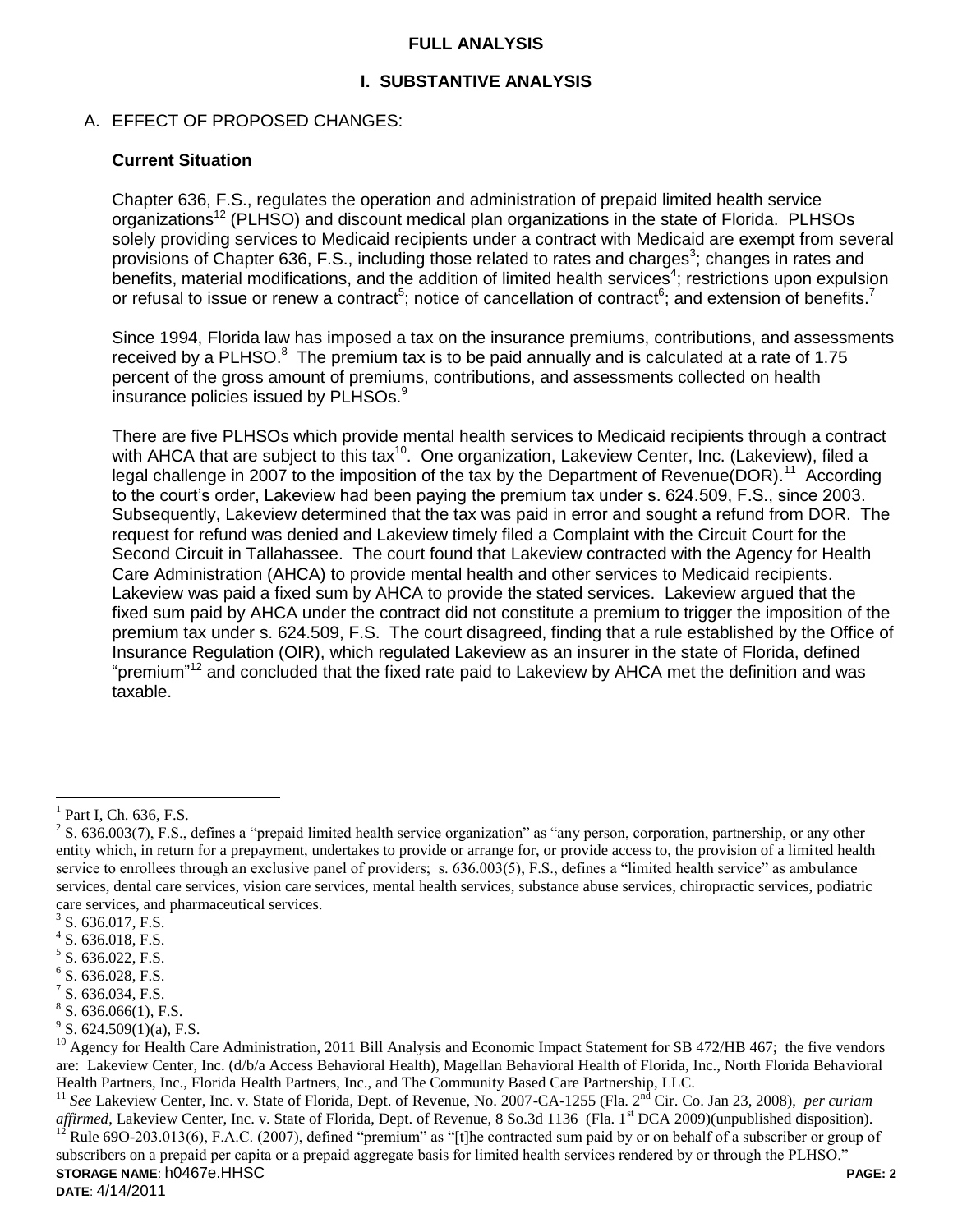Currently, some PLHSOs are paying the premium tax and some are not. Additional information regarding the identity of those PLHSOs and the amount being paid or owed is not available due to state confidentiality provisions.<sup>13</sup>

### **Effect of Proposed Changes**

The bill exempts any entity providing services solely to Medicaid recipients through a contract with Medicaid from payment of the premium tax required by s. 624.509, F.S. The bill provides that the provisions within the bill will operate prospectively. The prospective operation of the bill does not provide a basis for an assessment of taxes not paid, or a basis for determining any right to a refund of taxes paid, prior to July 1, 2011.

. Exempting PLHSOs from premiums, contributions, and assessments will impact the way in which AHCA determines the capitation rate for the organizations that provide mental health services to Medicaid recipients. The rates will be adjusted for the 2011-12 year, effective September 1, 2011, and would result in a reduction to the rates paid to the plans by Medicaid.

### B. SECTION DIRECTORY:

- **Section 1:** Amends s. 636.0145, F.S., providing an exemption for certain entities contracting with Medicaid.
- **Section 2:** Provides that the provisions within the bill will operate prospectively. The prospective operation of the bill does not provide a basis for an assessment of taxes not paid, or a basis for determining any right to a refund of taxes paid, prior to July 1, 2011.
- **Section 3: Provides an effective date of July 1, 2011.**

## **II. FISCAL ANALYSIS & ECONOMIC IMPACT STATEMENT**

- A. FISCAL IMPACT ON STATE GOVERNMENT:
	- 1. Revenues:

The Revenue Estimating Conference estimated the bill will have a recurring negative impact on state General Revenue of \$1.6 million. However, at present, the cost of tax payments made by the affected organizations to the state is incorporated into Medicaid payments received by those organizations from both state and federal funds. Consequently, the recurring tax revenue loss resulting from this bill is expected to be offset by like amounts of reductions in Medicaid payments from the General Revenue fund. The recurring impact of the bill on the budget as a whole is therefore neutral.

. 2. Expenditures:

> At present, the cost of tax payments made by the affected organizations to the state is incorporated into Medicaid cost reimbursements received by those organizations from both state and federal funds. Consequently, the recurring tax revenue loss resulting from this bill will be offset by like amounts of reductions in Medicaid payments from the General Revenue fund. The first-year revenue impacts will not be similarly offset by reductions in Medicaid payments.

Also, see Fiscal Comments.

### B. FISCAL IMPACT ON LOCAL GOVERNMENTS:

**STORAGE NAME**: h0467e.HHSC **PAGE: 3 DATE**: 4/14/2011  $\overline{a}$  $13$  Section 213.053(2)(a), F.S.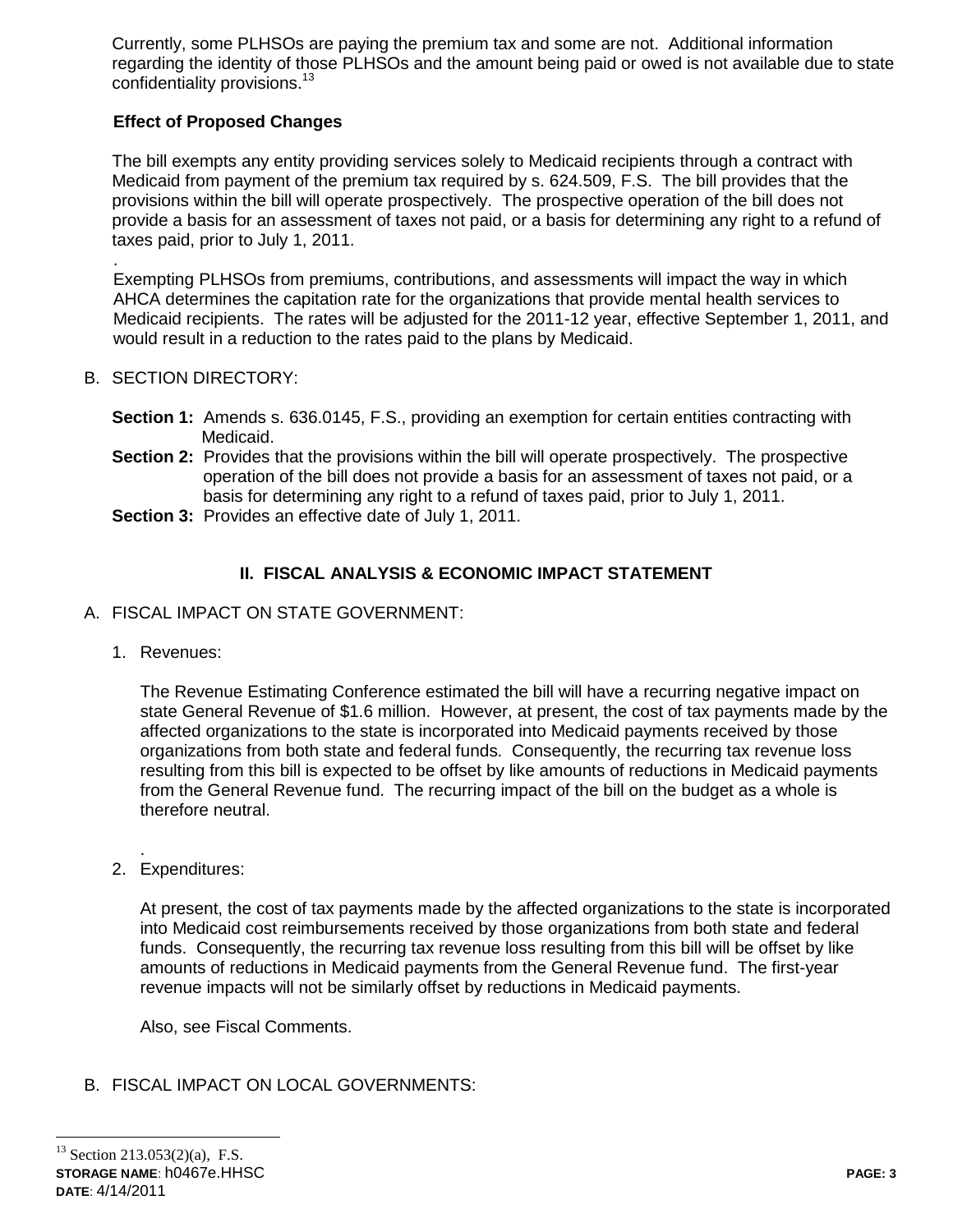1. Revenues:

None.

2. Expenditures:

None.

## C. DIRECT ECONOMIC IMPACT ON PRIVATE SECTOR:

A PLHSO will become exempt from paying tax on premiums, contributions, and assessments received under contract with Medicaid to solely provide services to Medicaid recipients. The bill does not create the right to any refund of any tax, penalty or interest previously paid by any PLHSO.

## D. FISCAL COMMENTS:

According to AHCA, the capitation rates for prepaid mental health plans for September 1, 2010 to August 31, 2011 were increased by 1.75 percent to account for the premium tax. The present rates paid by Medicaid since September 2010 already reflect the capitation rates paid to the plans that were based on encounter data and the 1.75 percent increase. If the tax is no longer levied against the prepaid mental health plan contract vendors, the AHCA would adjust the rates according to its capitation rate setting methodology effective September 1, 2011.

As a minor component in the rate methodology, removal of the tax would result in a reduction to the rates paid to the plans by Medicaid. The reduction to the rates would only be the portion attributable to the actuarial adjustment and would not impact the service expenditure portion of the rates; therefore, the rates would remain actuarially sound. The plans would no longer be required to pay the tax; therefore, the tax would not be built into the rates.

The current adjustment acts as a pass-through of expenditures within the capitated rates. Because the tax became part of the rates in September 2010, sufficient expenditure data available after that date is not yet available to estimate savings to the ACHA. However, there would be no additional costs to the AHCA above current payments with or without the tax.<sup>14</sup>

## **III. COMMENTS**

## A. CONSTITUTIONAL ISSUES:

1. Applicability of Municipality/County Mandates Provision:

Not applicable. This bill does not appear to affect county or municipal governments.

2. Other:

None.

## B. RULE-MAKING AUTHORITY:

Not applicable.

 $\overline{a}$ 

**STORAGE NAME**: h0467e.HHSC **PAGE: 4** <sup>14</sup> Agency for Health Care Administration, 2011 Bill Analysis and Economic Impact Statement for SB 472/HB 467 (last visited 3/20/2011).